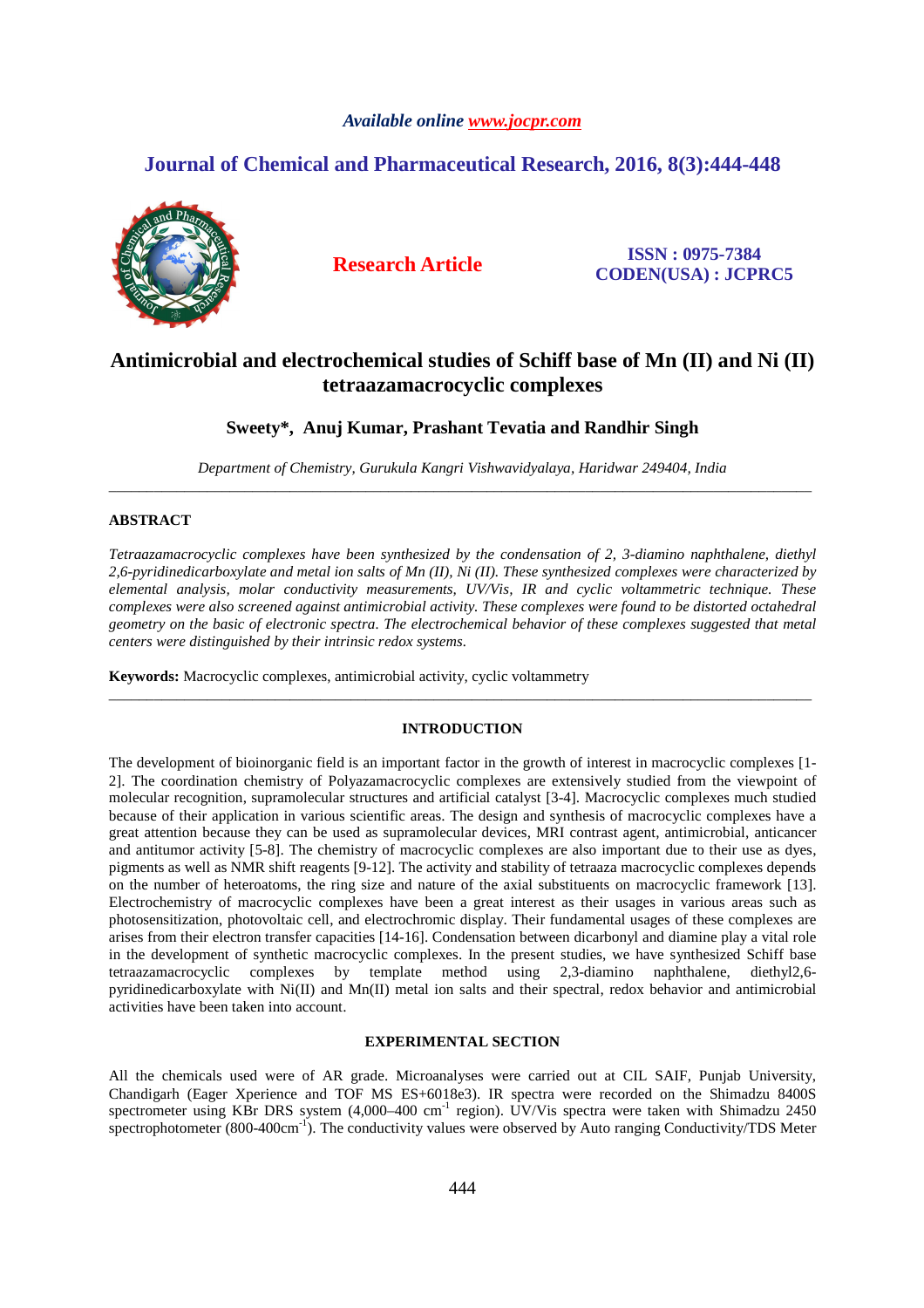(TCM<sup>+</sup>). The CV measurements were carried out on PGSTAT101 Metrohm Model 663VA Stand using the NOVA software and utilizing a three-electrode system at 25°C. The working electrode was a Pt disc with an area of 0.03 cm<sup>2</sup>. The working electrode surface was polished with a H<sub>2</sub>O suspended Al<sub>2</sub>O<sub>3</sub> before each run. A Pt wire served as the counter electrode and Ag/AgCl (saturated KCl) was employed as the reference electrode. Macrocyclic complex to be analyzed are of  $10^{-3}$  M with tetraethylammoniumperchlorate (TEAP) as the supporting electrolyte (0.1M) in AR grade methanol. High-purity  $N_2$  was used for declaration before running the experiment.

\_\_\_\_\_\_\_\_\_\_\_\_\_\_\_\_\_\_\_\_\_\_\_\_\_\_\_\_\_\_\_\_\_\_\_\_\_\_\_\_\_\_\_\_\_\_\_\_\_\_\_\_\_\_\_\_\_\_\_\_\_\_\_\_\_\_\_\_\_\_\_\_\_\_\_\_\_\_

#### *Synthesis of Schiff base tetraazamacrocyclic complexes:*

Synthesis of these tetraazamacrocyclic complexes were carried out according to the literature [17]. A methanolic solution of 2, 3-diamino naphthalene (0.316 g, 0.002 mol) was added slowly to the methanolic solution of diethyl 2,6-pyridinedicarboxylate (0.390g, 0.002mol) in a round bottom flask then the mixture were added to a methanolic solution of metal salt (MnCl<sub>2</sub>.4H<sub>2</sub>O.0.197g, 0.001mol and NiCl<sub>2</sub>.6H<sub>2</sub>O 0.237 g, 0.001mol). The reaction mixture was refluxed under heating for 8 hours. The mixture was cooled at room temperature and dry over a rotary evaporator. Colored crystals were obtained and crystallized by methanol solvent.



 **Fig.1: Synthesis scheme for Schiff base tetraazamacrocyclic complexes of Mn(II) and Ni(II)** 

#### **RESULTS AND DISCUSSION**

**Physical properties:** These synthesized Schiff base tetraazamacrocyclic complexes are colored and soluble in methanol, dimethylformaide, dichloromethane and acetonitrile solvent. They are stable at room temperature and non hygroscopic in nature. These complexes are found monomeric in nature by molecular weight determination. The molar conductance data showed non electrolytic in nature of these macrocyclic complexes. Thus, these complexes may be formulated as  $[M(L)X_2]$  where  $M = Mn(II)$ , Ni(II) and X = C1<sup>-</sup>) [18-20]. Physical and analytical data are given in **table1.** 

**Table 1: Physical and analytical data of Mn (II) and Ni (II) Schiff base tetraazamacrocyclic complexes**

|                              | Yield          | M.P.          |              | M.W              | Elemental analysis; found (calc.) in % |                |                  |             |
|------------------------------|----------------|---------------|--------------|------------------|----------------------------------------|----------------|------------------|-------------|
| Complex                      | $\binom{0}{0}$ | $(^{\circ}C)$ | Color        | Found<br>(calc.) |                                        | Н              | N                | Molar cond. |
| $[C_{34}H_{22}N_6O_4Mn]Cl_2$ | 75.28          | 190           | Green        | 688<br>(704)     | 56.88<br>(57.59)                       | 3.01<br>(3.12) | 11.90<br>(11.93) | 32          |
| $[C_{34}H_{22}N_6O_4Ni]Cl_2$ | 90.80          | 180           | <b>Brown</b> | 701<br>707       | 57.65<br>(57.70)                       | 3.10<br>(3.11) | 11.86<br>(11.88) | 40          |

### **Spectral Studies**

#### **UV/Vis Spectra:**

The electronic spectra of these tetraazamacrocyclic complexes were observed in dichloromethane  $(10^{-4} M)$  at room temperature. The spectra of Mn (II) complex showed three adsorption bands at 30120, 26178 and 24875 cm<sup>-1</sup> that may be assigned to  ${}^{6}A_{1g} \rightarrow {}^{4}A_{1g}$  (4G),  ${}^{6}A_{1g} \rightarrow {}^{4}E_{g}$ ,(4G), ${}^{6}A_{1g} \rightarrow {}^{4}E_{g}$ (4D) transitions, respectively. The electronic spectra Ni (II) macrocyclic complex exhibit four absorption bands in similar conditions (f**ig.2)** that showed two bands at 40000 and 31746 cm<sup>-1</sup> that assigned to n $\rightarrow \pi^*$  and  $\pi \rightarrow \pi^*$  transitions whereas other two bands of lower energy at 24691 and 17361 cm<sup>-1</sup> indicated as  ${}^{3}A_{2g}(F) \rightarrow {}^{3}T_{2g}(F)$  and  ${}^{3}A_{2g}(F) \rightarrow {}^{3}T_{1g}(P)$  transitions[21-22].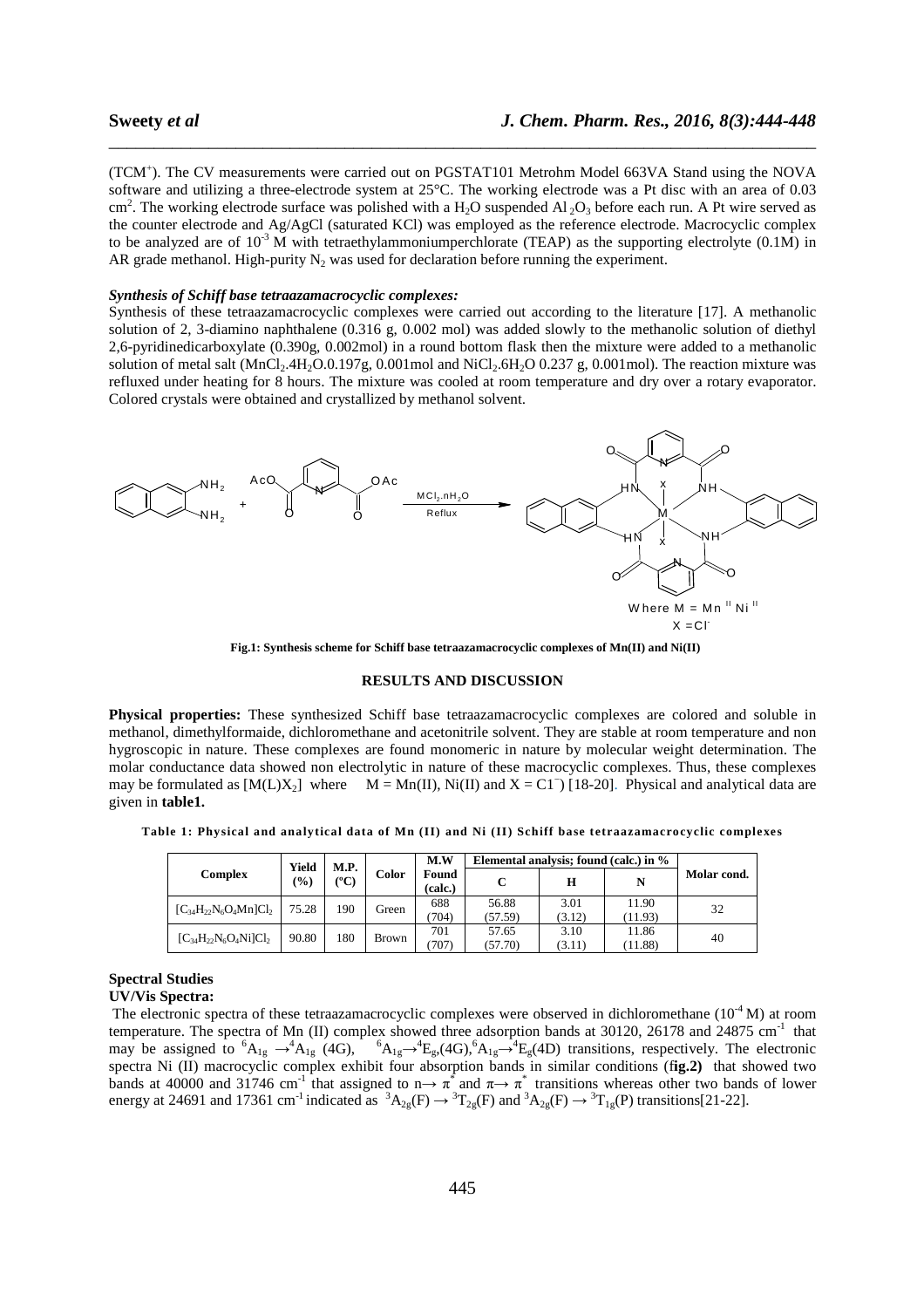

\_\_\_\_\_\_\_\_\_\_\_\_\_\_\_\_\_\_\_\_\_\_\_\_\_\_\_\_\_\_\_\_\_\_\_\_\_\_\_\_\_\_\_\_\_\_\_\_\_\_\_\_\_\_\_\_\_\_\_\_\_\_\_\_\_\_\_\_\_\_\_\_\_\_\_\_\_\_

**Fig. 2: UV-Vis spectra of Ni (II) Schiff base tetraazamacrocyclic complex** 

#### **IR Spectra:**

The primary identification regarding formation of macrocyclic complexes were carried out by IR spectral studies. The presence of medium intensity bands in the region  $3200-3310 \text{ cm}^{-1}$  are due to N-H stretching indicate of imineenol tautomeric form of amide in the complexes. The IR absorption bands in the region 1600-1630 cm<sup>-1</sup> showed the C=N stretching vibration that prove the complete condensation of carbonyl and diamines. The medium intensity bands in the region 2820-2950cm<sup>-1</sup> are due to C-H stretching vibration. The bands in the range 430-480 cm<sup>-1</sup> are due to M-N stretching vibration that also proves the complexation of macrocyclic complexes [23-25]. IR spectra of Mn (II) complex showed in **fig.3** and the electronic data are given in **table 2**. These spectral studies suggest distorted octahedral geometry for both the complexes.



. **Fig.3: IR spectra of Mn (II) Schiff base tetraazamacrocyclic complex**

**Table 2: Spectral data of Schiff base tetraazamacrocyclic complexes of Mn (II) and Ni (II)** 

| <b>Complexes</b>       | $\lambda_{\max}$<br>$(cm-1)$      | <b>Assignments</b>                                                                                                                                 | <b>IR</b> bands<br>$(cm-1)$ | <b>Assignments</b>              |  |
|------------------------|-----------------------------------|----------------------------------------------------------------------------------------------------------------------------------------------------|-----------------------------|---------------------------------|--|
|                        |                                   |                                                                                                                                                    | 430                         | M-N str.vib.                    |  |
| $C_{34}H_{22}N_6O_4Mn$ | 30,120                            | ${}^6A_{1g} \rightarrow {}^4A_{1g}(G)$                                                                                                             | 767                         | C-H bend. vib.                  |  |
|                        | 26,178                            | ${}^6A_{1g} \rightarrow {}^4E_g(G)$                                                                                                                | 1239,1363                   | $C-H$ str. vib. in $CH2$        |  |
|                        | 24.875                            | ${}^6A_{1\sigma} \rightarrow {}^4E_{\sigma}(D)$                                                                                                    | 1650,1739                   | $C=O$ vib. of amide             |  |
|                        |                                   |                                                                                                                                                    | 3722                        | N-H str.vib of amide            |  |
| $C_{34}H_{22}N_6O_4Ni$ | 40,000<br>31746<br>24691<br>17361 |                                                                                                                                                    | 460                         | M-N str.vib.                    |  |
|                        |                                   | $n \rightarrow \pi^*$                                                                                                                              | 720                         | C-H bend. vib.                  |  |
|                        |                                   | $\pi \rightarrow \pi^*$<br>$\begin{array}{c}\n ^{3}A_{2g} \longrightarrow ^{3}T_{2g}(F) \\ ^{3}A_{2g} \longrightarrow ^{3}T_{2g}(P)\n \end{array}$ | 1250,1352                   | C-H str. vib in CH <sub>2</sub> |  |
|                        |                                   |                                                                                                                                                    | 1680, 1745                  | $C=O$ vib. of amide             |  |
|                        |                                   |                                                                                                                                                    | 3718                        | N-Hstr.vib. of amide            |  |

#### **Cyclic voltammetric studies**

Electrochemical studies of these tetraazamacrocyclic complexes have been carried out in DMSO and DMF containing 0.1M TEAP as supporting electrolyte. The cyclic voltammogramm (f**ig. 4a**) of Mn(II) Schiff base complex was recorded at 100 mVs<sup>-1</sup> scan rate in DMSO solvent which exhibited two anodic peaks at -0.25 and -0.86 V corresponding to the cathodic peaks at +0.35 and -0.46 V. On the basis of peak separation ∆E = 0.10 – 0.40 V and peak current ratio (*i*pa/*i*pc) these redox couple found to be quassireversible and irreversible process which can be assigned to Mn<sup>+3/+2</sup> and Mn<sup>+2/+1</sup> redox process respectively. Another redox couple are also observed at  $E_{pa}$  and  $E_{nc}$ +0.79 and +1.25 V that suggested to  $L^{0+1}$  redox process. Further, the cyclic voltammogram (fig. 4b) of this complex was also recorded in DMF in similar conditions that showed interesting results with elimination of ligand redox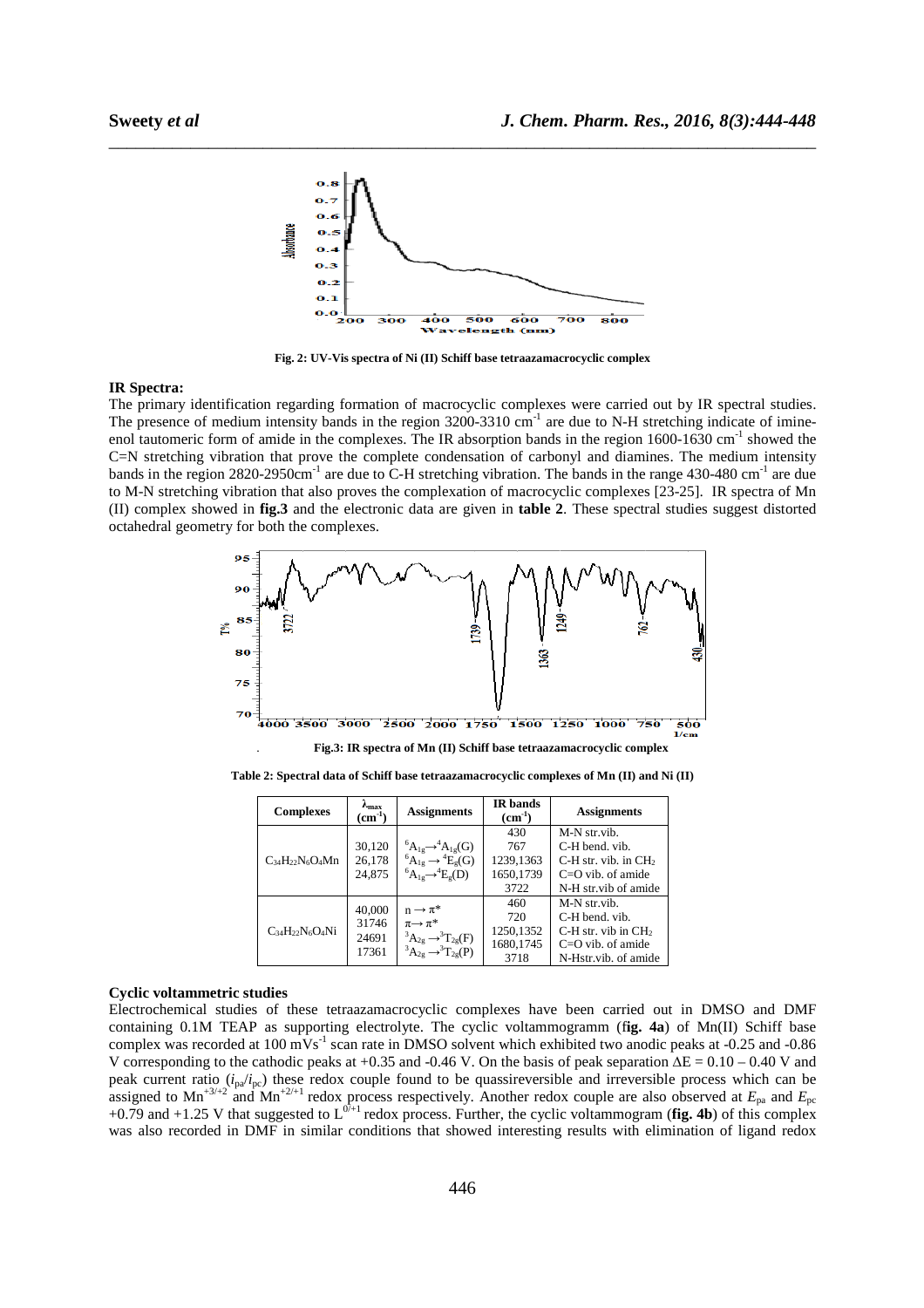couple while other redox process were observed as similar too in DMSO with shifting of 0.12 V in negative potential region with decrease in peak height. The cyclic voltammogram of Ni (II) macrocyclic complex were also recorded in same solvents. In DMSO, this complex showed one redox process corresponding to  $Ni^{2+i+}$  couple. This redox process is quassireversible with the peak separation ∆E = 0.14 V and peak current ratio (*i*pa/*i*pc≈1). One separate cathodic peak is also observed in positive potential region which can be assigned to  $Ni^{+2} \rightarrow Ni^{+}$  reduction process at +0.41 V while in DMF, this complex showed only one redox process same as in DMSO but the peak height is less than that of in DMSO solvent. Further, the plots of  $i_p$  against  $v^{1/2}$  were found to be linear for the  $Mn^+/Mn^{+2}$  and  $Ni^{+2}/Ni^{+1}$  redox processes in both solvents, indicating that these redox processes were diffusion controlled process.

\_\_\_\_\_\_\_\_\_\_\_\_\_\_\_\_\_\_\_\_\_\_\_\_\_\_\_\_\_\_\_\_\_\_\_\_\_\_\_\_\_\_\_\_\_\_\_\_\_\_\_\_\_\_\_\_\_\_\_\_\_\_\_\_\_\_\_\_\_\_\_\_\_\_\_\_\_\_



**Fig 4: Cyclic voltammogram of Mn(II) Schiff base macrocyclic complexes (a) in DMSO and (b) in DMF containing 0.1 M TEAP and recorded at 100 mVs-1**

#### **Biological activity:**

The antimicrobial activities of these tetraazamacrocyclic complexes were studied by agar well diffusion method. DMSO solvent medium was used as a negative control while Gentamycin media was used as positive control. Antimicrobial activities of both the Schiff base tetraazamacrocyclic complexes were evaluated by measuring the zone of growth inhibition against the *E. coli*, *S. aureus, B. cereus, P. aeruginosa pathogens* and *C. albicans* with zone reader(Hi Antibiotic Zone Scale) [26]. The Mn(II) Schiff base tetraazamacrocyclic complex showed maximum zone of inhibition against *E. coli* (22 mm) while Ni(II) Schiff base tetraazamacrocyclic complex exhibit maximum zone of inhibition against *S. aureus* (19 mm). Against fungal pathogen *C. albicans*, Ni(II) Schiff base tetraazamacrocyclic complex was found most effective (18 mm) followed by the Mn(II) Schiff base tetraazamacrocyclic complex (17 mm) as showed in **fig. 5.** 

**Table 3: Antimicrobial activity of Mn (II) and Ni (II) Schiff base tetraazamacrocyclic complexes** 

| <b>Complex</b>               | Diameter of inhibition zone (mm) |               |                  |           |             |  |  |  |
|------------------------------|----------------------------------|---------------|------------------|-----------|-------------|--|--|--|
| $(100 \text{ mg/ml})$        | E. coli                          | P. aeruginosa | <b>B.</b> cereus | S. aureus | C. albicans |  |  |  |
| $[C_{34}H_{22}N_6O_4Mn]Cl_2$ |                                  |               |                  |           |             |  |  |  |
| $[C_{34}H_{22}N_6O_4Ni]Cl_2$ |                                  |               |                  |           |             |  |  |  |
| Gentamvcin                   | 24                               |               |                  | 24        |             |  |  |  |